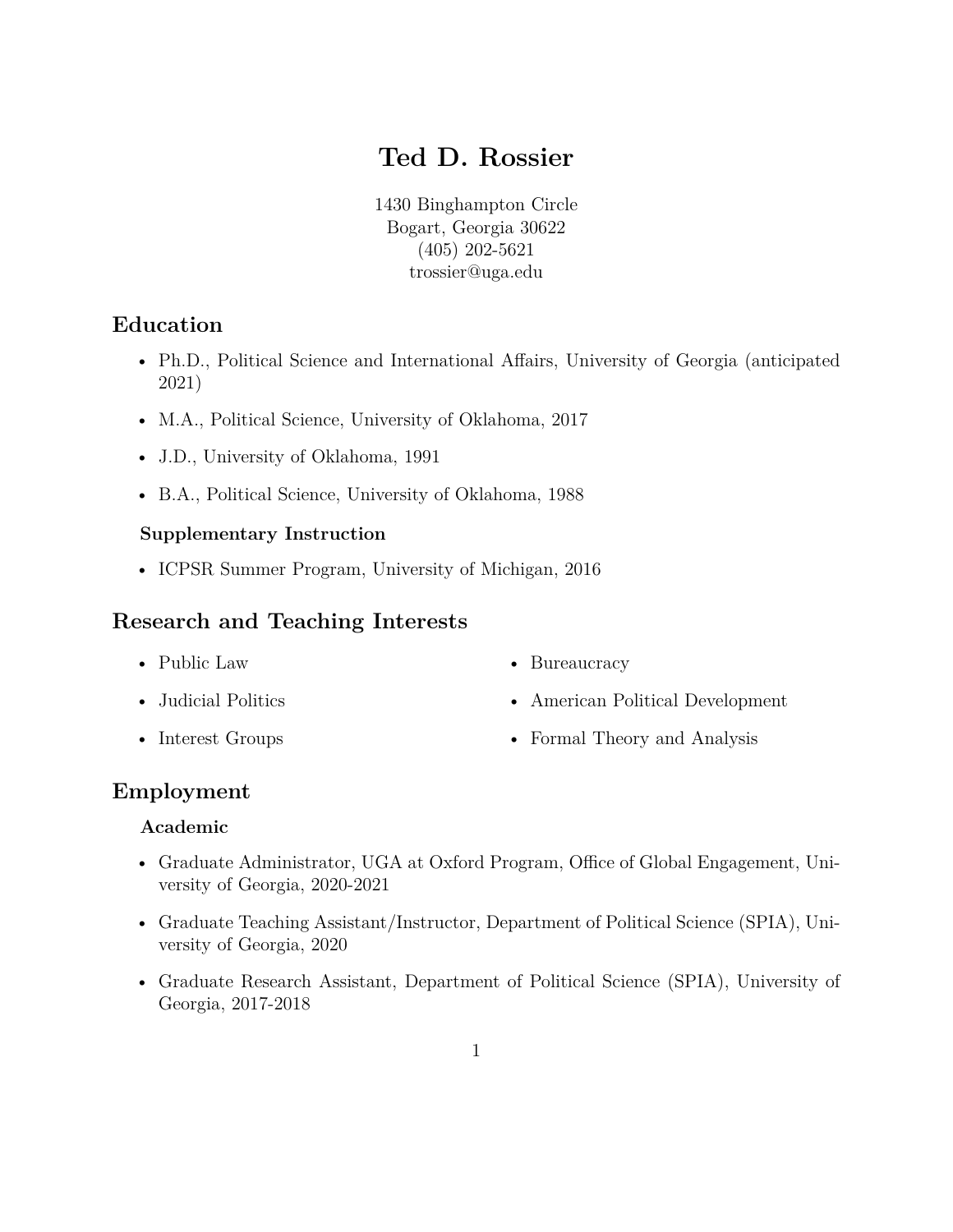- **–** "How Social Security Administration Appeals Fare in the Federal Trial Courts." Under NSF Grant SES-1626932 (Christina L. Boyd, PI; Scott H. Ainsworth, Michael S. Lynch). Supervised a team of 10 undergraduate students in directed research course.
- **–** Media salience of State Supreme Court decisions (Richard Vining, Teena Wilhelm)
- Boren Teaching Fellow for American Government, Department of Political Science, University of Oklahoma, 2015-2017
- Graduate Teaching Assistant, Department of Political Science, University of Oklahoma, 2015

#### **Government**

- Assistant Attorney General, Oklahoma Office of Attorney General, Oklahoma City, Oklahoma, 2012-2014
- Assistant General Counsel, Oklahoma Bar Association, Oklahoma City, Oklahoma, 2009-2012
- Assistant General Counsel, Oklahoma State Department of Health, Oklahoma City, Oklahoma, 2005-2009
- Staff Attorney, Oklahoma House of Representatives, Oklahoma City, Oklahoma, 2005
- Administrative Law Judge, Oklahoma Department of Labor, 2003-2004

### **Grants, Honors, and Awards**

- Graduate Fellow in Liberty, Citizenship, and Rights, University of Georgia Department of Political Science, 2018-2020
	- **–** Coordinator for American Founding Group and annual undergraduate paper competition.
- Dan Searle Fellow, Institute for Humane Studies, George Mason University, 2018-2020
- Reed Graduate Fellowship, University of Georgia Department of Political Science, 2017-2018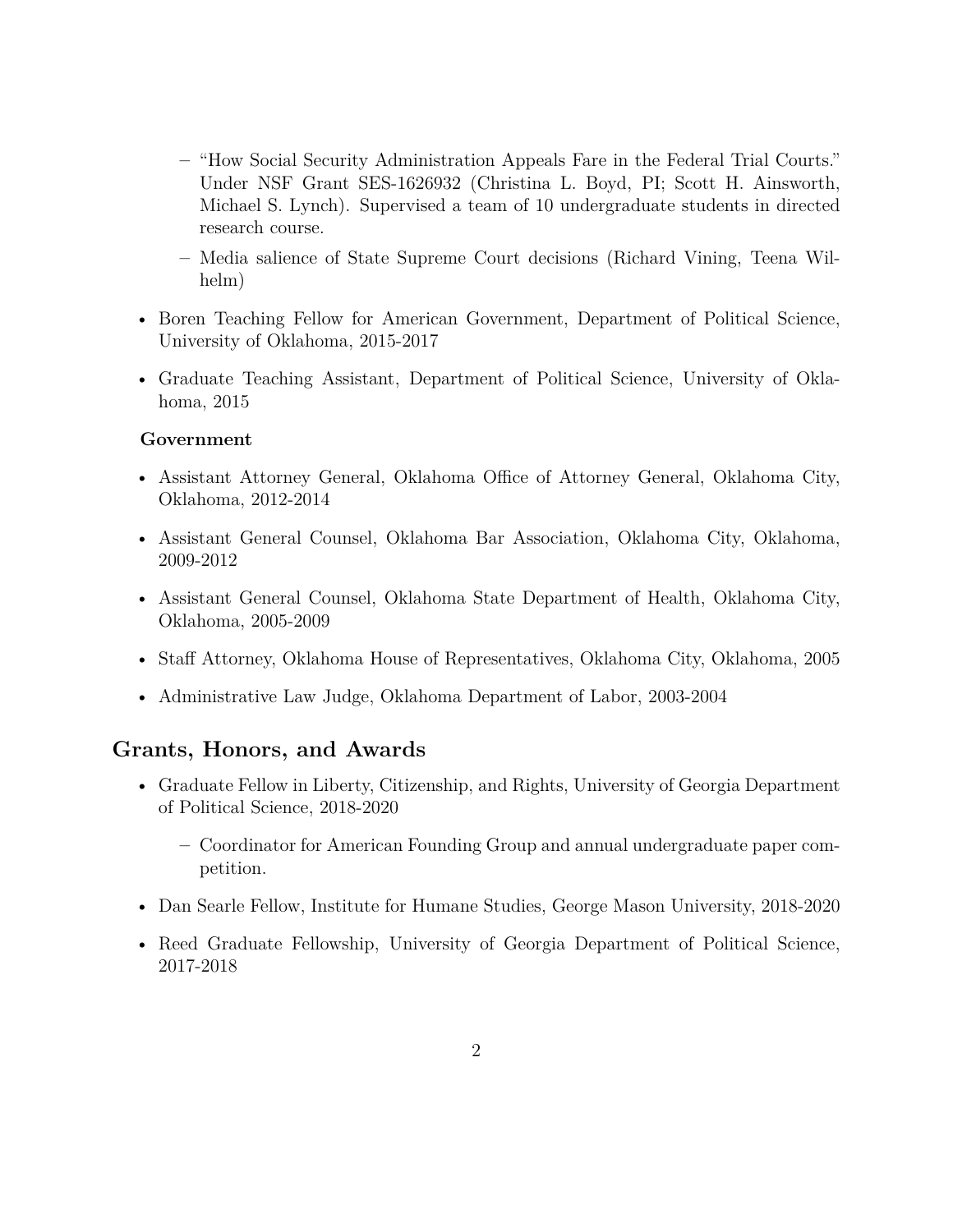- Robberson Research and Creative Endeavors Grant, University of Oklahoma Graduate College, 2016
- John Halvor Leek Memorial Scholarship, University of Oklahoma Department of Political Science, 2016
- H. V. Thornton Memorial Award, University of Oklahoma Department of Political Science, 2016
- Certification Scholarship to ICPSR Summer Program, Empirical Implications of Theoretical Models initiative, 2016
- Phi Delta Phi Legal Honor Society, University of Oklahoma College of Law, 1990

## **Courses Taught**

- American Federal Government
- Constitutional Law II: Rights and Liberties

## **Working Papers**

- "From the Quad to the Courts: Speech Codes and Lawsuits at Public Universities."
- "Voter Experience and Referendum Framing Effects: Evidence from a Survey Experiment."
- "Measuring the Win-Set: Intersections of Judicial Panels in Two Dimensions." (With Leslie Davidson-Rossier)

## **Conference Participation**

### **Presentations**

- "From the Quad to the Courts: Speech Codes and Lawsuits at Public Universities." Annual meetings of the Public Choice Society, 2019
- "Do Words Really Mean Things? Habitual Voters and the Framing Effects of Ballot Language." Southwestern Political Science Association annual meeting, 2017